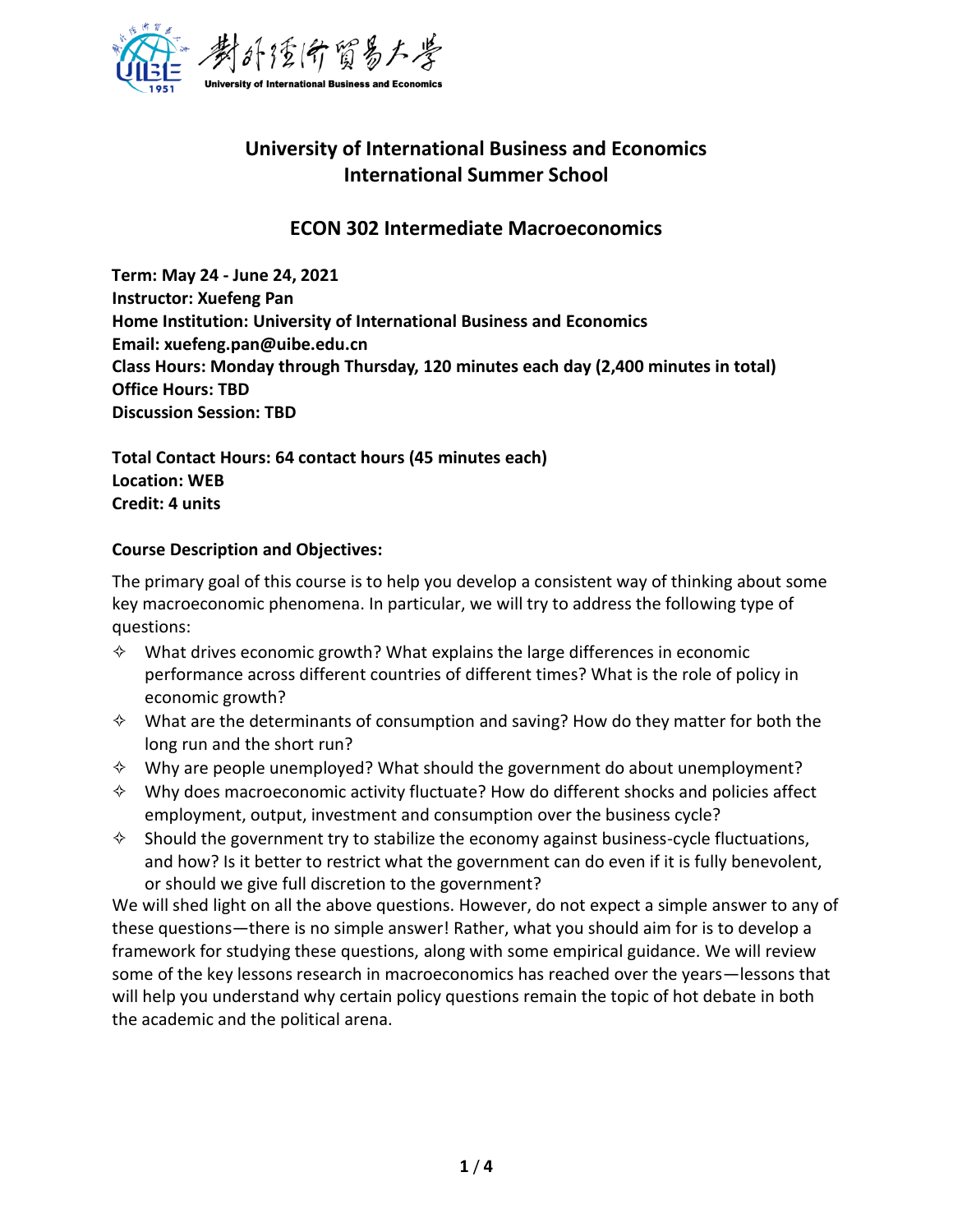

## **Required Textbook:**

N. Gregory Mankiw, Macroe*conomics*, the 10<sup>th</sup> edition, <u>Macmillan Learning</u>, USA 2019 (9<sup>th</sup> edition is also acceptable). ISBN-13: 9781319105990

### **Teaching Approach of the Course:**

- $\diamond$  Stress the basic principles of economics
- $\Diamond$  Avoid nonessential material
- $\Leftrightarrow$  Explain difficult concepts patiently
- $\diamond$  Use concrete examples

#### **Assignments, Quizzes and Exam:**

Your final class grade will be determined based on your performances on the weekly assignments, the weekly quizzes and the final exam, with the following weights:

- $\diamond$  Assignments 20%, there is a total of five weekly assignments, with 4% on each.
- $\diamond$  Quizzes 40%, there is a total of four quizzes that will take place sequentially on every Thursday except June 24, and each quiz comes with a 10%.
- $\diamond$  Final Exam 40%, scheduled on June 24, cumulative and covers all chapters.

*Assignments*: an assignment will be posted on every Monday and you are supposed to submit it before or on the specified due date. The purpose of the assignment is to keep you updated about key concepts introduced in the lecture during the week and also to prepare you for the quiz of that week. Your work on the assignments will be reviewed and will be rewarded with generous grading as long as serious efforts are shown.

*Quizzes*: there will be a weekly quiz on every Thursday except June 24. The quiz itself functions as the first session of the lecture on Thursday and after everyone finishes the quiz, I will walk you through the solution at the second session of the lecture. The questions in the quiz may look similar to those in the assignment of the week.

*Final exam*: firmly scheduled on June 24 and covers all chapters of the class. Questions in both the assignments and the quizzes will be reflected in the final exam, though not exactly in the same form. Similar to the assignments and quizzes, the final exam will include three sections: Multiple Choice, Short-Answer and Calculation Questions. **Technical requirements:**

✧ *Have proper accessibility to internet*. Since the lectures are conducted in the way of online teaching, it is critical that you have stable connect to internet. Lecture materials, including lecture slides, assignments, quizzes and the final exam, will be sent over the internet to the platform Blackboard. Lecture recordings can be downloaded from a separate online disk to be announced.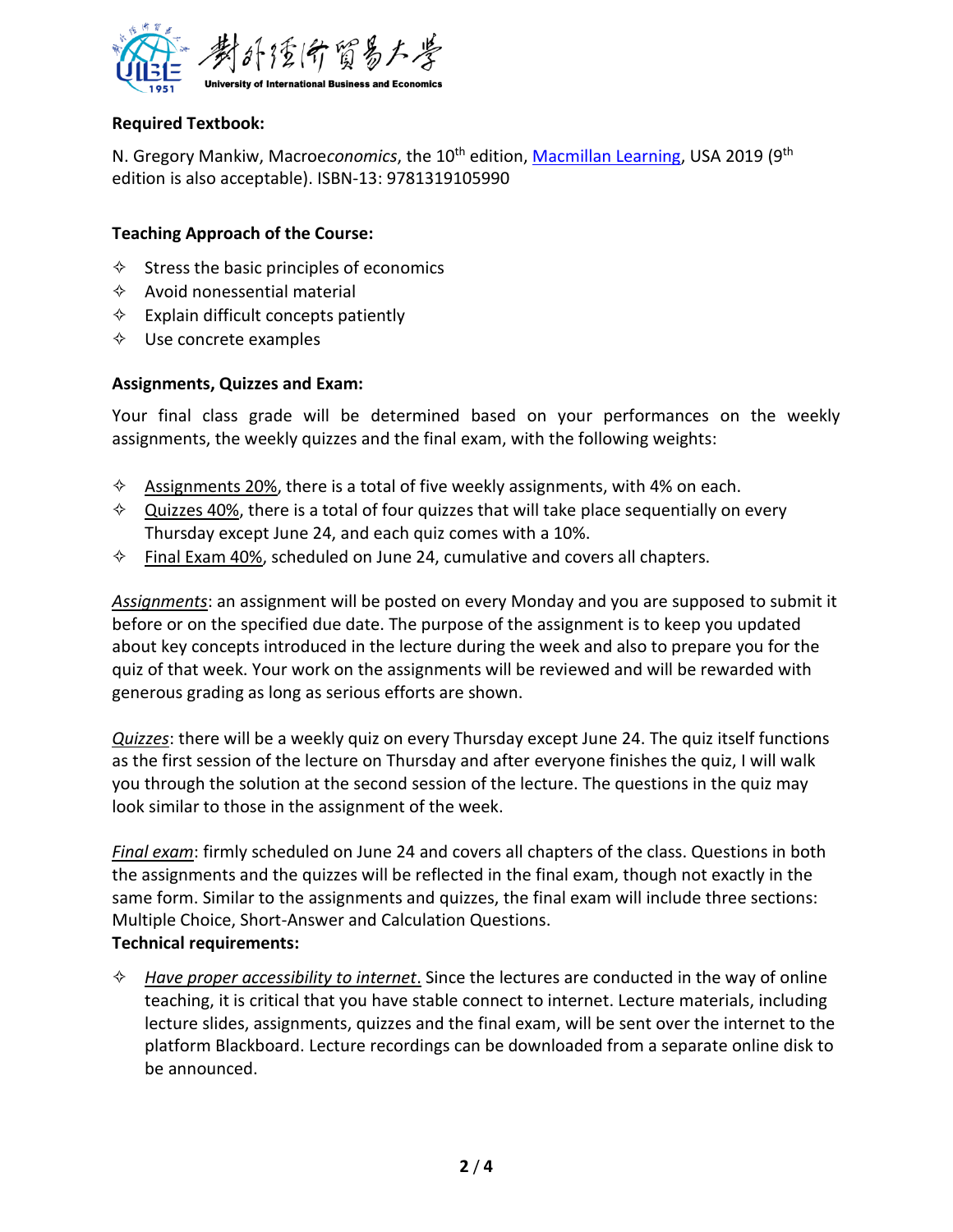

- ✧ *Have quiet and independent place for quizzes and final exam*. All students will attend the quizzes and the final exam at the same time but at their own places. Hence, besides having stable internet access, it is also critical to have a quiet place where you can work on the quizzes and exam. Also, to ensure a fair quiz/exam, we might need students to turn on their web cameras during the quiz/exam, so you need an independent place for that.
- ✧ *Contact the TA and/or the Instructor immediately* once you encounter any unexpected technical issues that most likely stop you from submitting your quizzes and/or exam on time.

#### *When in doubt about any policy, please do ask the TA and/or the Instructor.*

#### **Grading Scale:**

Assignments and examinations will be graded according to the following grade scale:

|    | 90-100 |    | 72-74    |
|----|--------|----|----------|
| А- | 85-89  |    | 68-71    |
| B+ | 82-84  | u= | 64-67    |
|    | 78-81  |    | 60-63    |
| В- | 75-77  |    | below 60 |

#### **Grading Policies:**

- $\diamond$  No make-up exam is given.
- $\diamond$  No late homework submission and no make-up homework.
- $\diamond$  No make-up quizzes. The weight of any quiz that you miss will go to your final exam.

#### **Ground Rules:**

- $\diamond$  Work seriously on the assignments and submit them on time.
- $\diamond$  Attend all quizzes and the final exam on specified dates and time.
- $\diamond$  Commit no acts or attempts of cheating on any assignment, quiz and the exam.
- $\diamond$  Comply with all academic rules of UIBE and those of your home university.

#### **Course Outline: (Chapters refer to the Mankiw textbook)**

Part I: Introduction

Day 1, Monday: Chapter 1. The Science of Macroeconomics Day 1, Monday: Chapter 2. The Data of Macroeconomics

#### Part II: Classical Theory: The Economy in the Long Run

Day 1, Monday: Chapter 3. National Income: Where It Comes from and Where It Goes

- Day 2, Tuesday: Chapter 4. The Monetary System: What It Is and How It Works
- Day 2, Tuesday: Chapter 5. Inflation: Its Causes, Effects, and Social Costs
- Day 3, Wednesday: Chapter 6. The Open Economy

Day 3, Wednesday: Chapter 7. Unemployment and the Labor Market